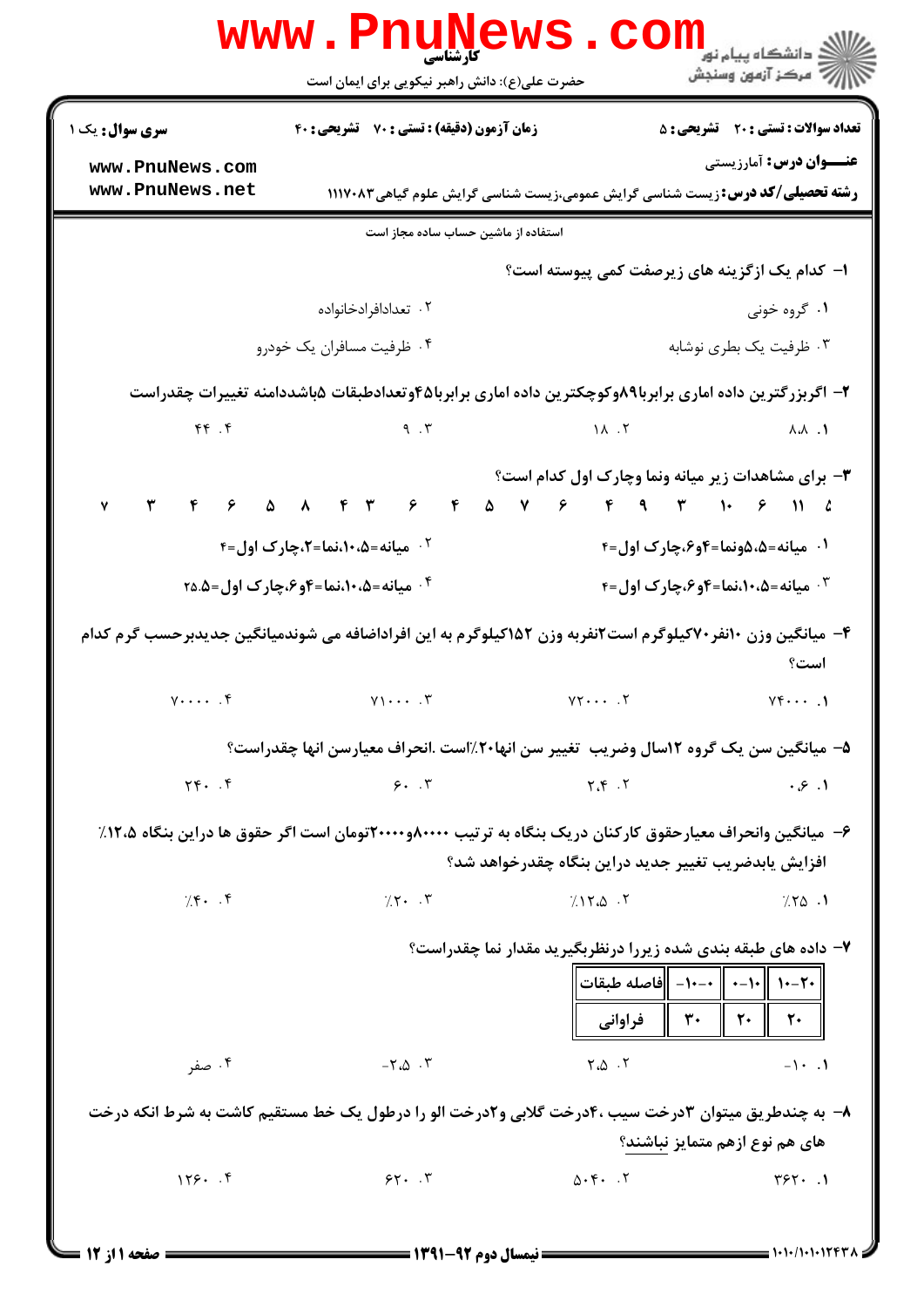|                                                                                                                                                                                  | <b>www.PnuN</b><br>کارشناسی<br>حضرت علی(ع): دانش راهبر نیکویی برای ایمان است                                                                                                                                                      | <b>ews.con</b>                                                      | د دانشگاه پيام نو <b>ر</b><br>رِ ۖ مرڪز آزمون وسنڊش                                                                       |  |
|----------------------------------------------------------------------------------------------------------------------------------------------------------------------------------|-----------------------------------------------------------------------------------------------------------------------------------------------------------------------------------------------------------------------------------|---------------------------------------------------------------------|---------------------------------------------------------------------------------------------------------------------------|--|
| <b>سری سوال : ۱ یک</b>                                                                                                                                                           | <b>زمان آزمون (دقیقه) : تستی : 70 ٪ تشریحی : 40</b>                                                                                                                                                                               |                                                                     | <b>تعداد سوالات : تستی : 20 قشریحی : 5</b>                                                                                |  |
| www.PnuNews.com<br>www.PnuNews.net                                                                                                                                               |                                                                                                                                                                                                                                   |                                                                     | <b>عنـــوان درس:</b> آمارزیستی<br><b>رشته تحصیلی/کد درس:</b> زیست شناسی گرایش عمومی،زیست شناسی گرایش علوم گیاهی۱۱۱۷۰۸۳    |  |
|                                                                                                                                                                                  | ۹- جعبه ای شامل ۱۰مقاومت مشابه است که ۳واحد ان خراب است نمونه ۲تایی انتخاب شده است احتمال اینکه هر۲خراب                                                                                                                           |                                                                     | باشندچقدراست؟                                                                                                             |  |
| $0.03$ f                                                                                                                                                                         | $0.49$ $.7$                                                                                                                                                                                                                       | $\frac{3}{10}$ . T                                                  | $rac{1}{15}$ $\cdot$ <sup>1</sup>                                                                                         |  |
|                                                                                                                                                                                  |                                                                                                                                                                                                                                   |                                                                     | $P(A \cup B)$ باشد $P(A \cup B)$ ، چقدراست $P(A) = \frac{1}{2}, P(B) = \frac{1}{4}, P(A \setminus B) = \frac{1}{3}$       |  |
| $rac{7}{12}$ . f                                                                                                                                                                 | $\frac{3}{4}$ . r                                                                                                                                                                                                                 | $rac{2}{3}$ . T                                                     | $\frac{5}{12}$ .                                                                                                          |  |
|                                                                                                                                                                                  |                                                                                                                                                                                                                                   |                                                                     | 9 اگر $P(A/B)$ باشد $P(A) = \frac{4}{10}$ , $P(B) = \frac{6}{10}$ , $P(B/A) = \frac{1}{10}$ جقدراست $P(A) = \frac{1}{10}$ |  |
| $rac{4}{60}$ . f                                                                                                                                                                 | $\frac{4}{600}$ . \vertifical \vertifical \vertifical \vertifical \vertifical \vertifical \vertifical \vertifical \vertifical \vertifical \vertifical \vertifical \vertifical \vertifical \vertifical \vertifical \vertifical \ve | $\frac{4}{100}$ . T                                                 | $\frac{1}{6}$ $\frac{1}{6}$                                                                                               |  |
| ۱۲− متغیر تصادفی $X$ دارای توزیع دوجمله ای باپارامتر 0.4−11=30 است ( $E(X^{\,2})$ چقدراست؟                                                                                       |                                                                                                                                                                                                                                   |                                                                     |                                                                                                                           |  |
| 19.7.7                                                                                                                                                                           | 9.7.7                                                                                                                                                                                                                             | $V \cdot V$                                                         | 101.7.1                                                                                                                   |  |
| ۱۳– قد دانش اموزان سال اول دبستان دارای توزیع نرمال بامیانگین ۱۰۰وانحراف معیار ۵سانتیمتراست کمیت استاندارد<br>شدهZبرای دانش موزانی که بین ۱۱۰و۱۱۵سانتیمتر هستنددرکدام فاصله است؟ |                                                                                                                                                                                                                                   |                                                                     |                                                                                                                           |  |
| $1 < Z < 2$ .                                                                                                                                                                    |                                                                                                                                                                                                                                   | $2 < Z < 3$ . T $2 < Z < 2.5$ . T $1.5 < Z < 2$ .                   |                                                                                                                           |  |
|                                                                                                                                                                                  | ۱۴– باتوجه به اطلاعات به دست امده ازنمونه گیری به شرح زیرفاصله اطمینان ۹۵٪برای میانگین جامعه کدام است؟                                                                                                                            | $n = 25$ , $\overline{X} = 3.2$ , $S^2 = 0.2$ $p(t > 2.06) = 0/025$ |                                                                                                                           |  |
|                                                                                                                                                                                  | $(3.125,3.495)$ f $(3.015,3.385)$ f $(3.1844,3.2156)$ f $(3.015,0.385)$ 1                                                                                                                                                         |                                                                     |                                                                                                                           |  |
|                                                                                                                                                                                  | ۱۵− دریک نمونه۹۰۰تایی از بازدید کنندگان یک فروشگاه تنها۱٬۱۰انهاکالای خاصی را خریده اند یک فاصله اطمینان۹۵٪برای P<br>$P(Z > 1.96) = 0.025$ نسبت کل بازدید کنندگان که این کالارا خریداری می کنند کدام است؟                          |                                                                     |                                                                                                                           |  |
|                                                                                                                                                                                  | $(0.0195, 0.0205)$ f $(0.075, 0.1352)$ f $(0.0804, 0.1196)$ f $(0.099, 0.1102)$ 1                                                                                                                                                 |                                                                     |                                                                                                                           |  |
|                                                                                                                                                                                  | ۱۶- مفهوم خطای نوع اول چنین است که ًفرض صفردرست  وازمون مربوط ً فرض صفر رارد                                                                                                                                                      |                                                                     |                                                                                                                           |  |
| ۰۴ نیست -نمی کند.                                                                                                                                                                |                                                                                                                                                                                                                                   |                                                                     |                                                                                                                           |  |
|                                                                                                                                                                                  |                                                                                                                                                                                                                                   |                                                                     |                                                                                                                           |  |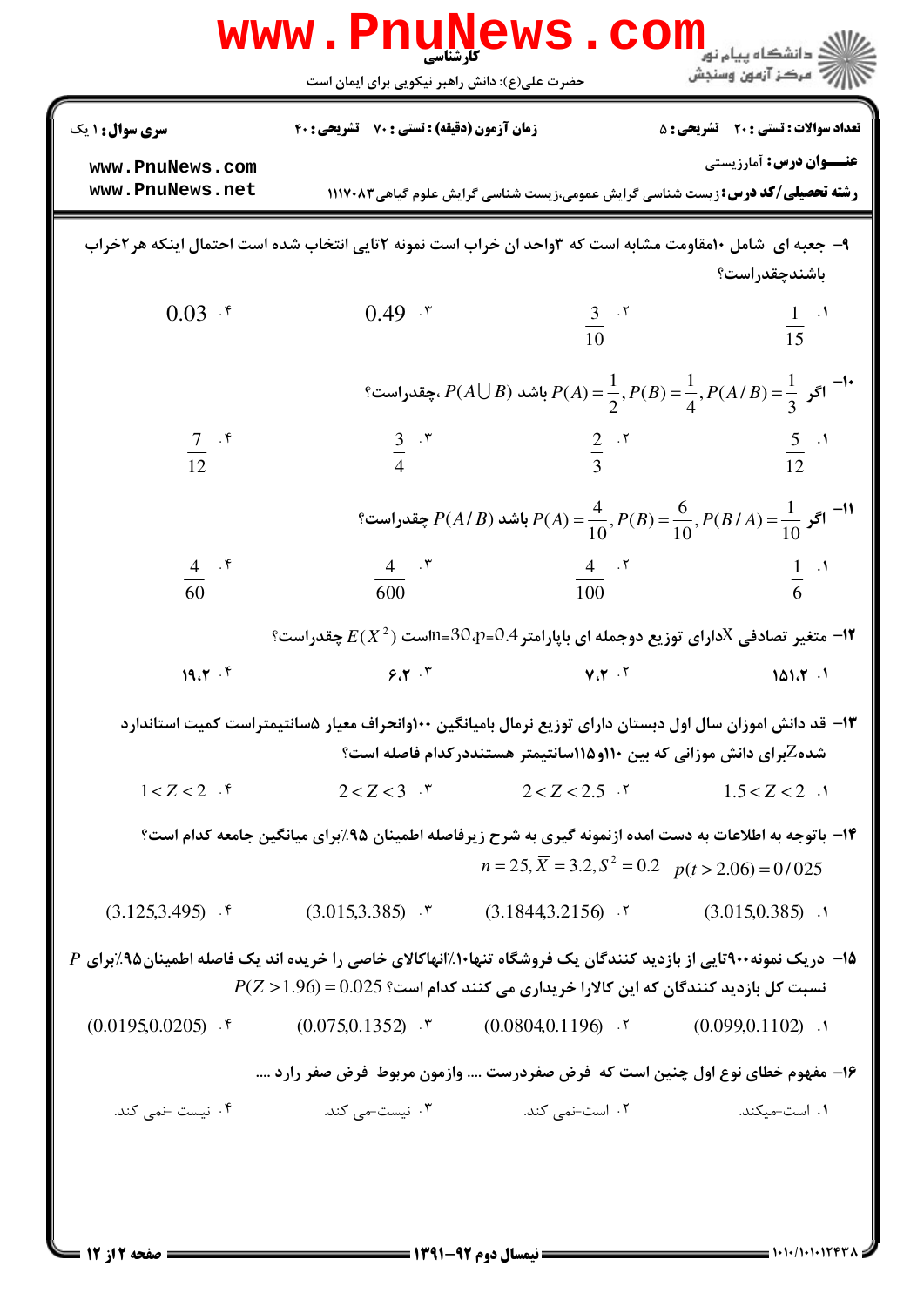|                                         | <b>WWW.PNUN</b><br>کارشناسی<br>حضرت علی(ع): دانش راهبر نیکویی برای ایمان است                                                                      | WS.CO        | لاد دانشڪاه پيام نور <mark>- -</mark><br>  <i>  &gt;</i> مرکز آزمون وسنڊش                                                                                                                                   |
|-----------------------------------------|---------------------------------------------------------------------------------------------------------------------------------------------------|--------------|-------------------------------------------------------------------------------------------------------------------------------------------------------------------------------------------------------------|
| <b>سری سوال : ۱ یک</b>                  | زمان آزمون (دقیقه) : تستی : 70 گشریحی : 40                                                                                                        |              | <b>تعداد سوالات : تستی : 20 ٪ تشریحی : 5</b>                                                                                                                                                                |
| www.PnuNews.com<br>www.PnuNews.net      |                                                                                                                                                   |              | <b>عنـــوان درس:</b> آمارزیستی<br><b>رشته تحصیلی/کد درس:</b> زیست شناسی گرایش عمومی،زیست شناسی گرایش علوم گیاهی۱۱۱۷۰۸۳                                                                                      |
|                                         | ا— اگردرسطح اطمینان ۹۹٪، $Z$ 2.58- $Z$ باشدودر یک نمونه تصادفی 10- $\Sigma$ 10-1، 7 $\overline{X} = 7$ با شد درفرضیه ازمون میانگین $\overline{X}$ |              | جامعه $\tau=1$ مقدار اماره ازمون $Z$ چقدراست وکدام گزاره درست است؟                                                                                                                                          |
|                                         | قبول می شود $H_0, Z=2$ $\,$ . $\,$                                                                                                                |              | ردمی شود $H_0, Z=2$ $\,$ ۰۱ $\,$                                                                                                                                                                            |
|                                         | قبول می شود $H_0$ , $Z$ = 2.58 $\,$ . $^{\circ}$                                                                                                  |              | رد میشود $H_0, Z$ = 2.58 $^{\circ}$ . ۲                                                                                                                                                                     |
|                                         | دریک ازمون به منظور مقایسه میانگین دوجامعه داریم $10$ = 5, $\overline{X}_1$ = 5, $n=20,$ $S_2^2=16,$ درصور تی $\sim$ -1۸ $\sim$                   |              | گه 0.025 = (1.96 / 1.96 باشد درسطح۱۰٬۰۵۵ من:(که 1.95 است؟                                                                                                                                                   |
|                                         | ۰۲ فرض برابری میانگین ها رد می شود                                                                                                                |              | ۰۱ فرض برابری میانگین هارد نمی شود                                                                                                                                                                          |
|                                         | $\frac{1.96^2}{0.01}$ .*                                                                                                                          |              | ۰۳ به اطلاعات بیشتری نیاز دارد                                                                                                                                                                              |
|                                         | درازمون $0.5$ $P=0.5$ اگر نسبت مشاهده شده $\hat{P}=0.4$ باشد،حداقل نمونه ای که لازم است تااین اختلاف را $\blacksquare$                            |              | درسطح۰٬۰۵معنی دار نشان دهد تقریبا چقدراست؟                                                                                                                                                                  |
| $1 \cdots$ . $f$                        | $9V \cdot V$                                                                                                                                      | $\Delta$ . T | $\Upsilon \Delta$ .                                                                                                                                                                                         |
|                                         |                                                                                                                                                   | X<br>Y       | ۲۰- اگر جدول زیر مورد نظرباشدشیب معادله رگرسیون خطی کدام است<br>٩<br>٧<br>۵<br>$\mathsf{r}$ .<br>۱۵<br>$\gamma$                                                                                             |
| $-\gamma \cdot \gamma \cdot$ . $\gamma$ | $-\tau$ . $\tau$                                                                                                                                  | $-1.90$ .    | $-1$ $\cdot$                                                                                                                                                                                                |
|                                         | سوالات تشريحى                                                                                                                                     |              |                                                                                                                                                                                                             |
| ۱،۴۰ نمره                               | ۱– اندازه قد۵۰کودک درجدول زیرداده شده است واریانس و انحراف استاندارد و ضریب تغییر را به دست اورید؟                                                |              | فراوانى    حدودواقعى<br>طبقات<br>$99.0 - VF.0$<br>۴<br>$VFA-VA.A$<br>٧<br>$V9.0 - \lambda 6.0$<br>$\mathcal{L}$<br>$Vf.\Delta-\Lambda9.\Delta$<br>$\mathcal{N}$<br>۶<br>$19.0 - 97.0$<br>$9F.0 - 99.0$<br>٩ |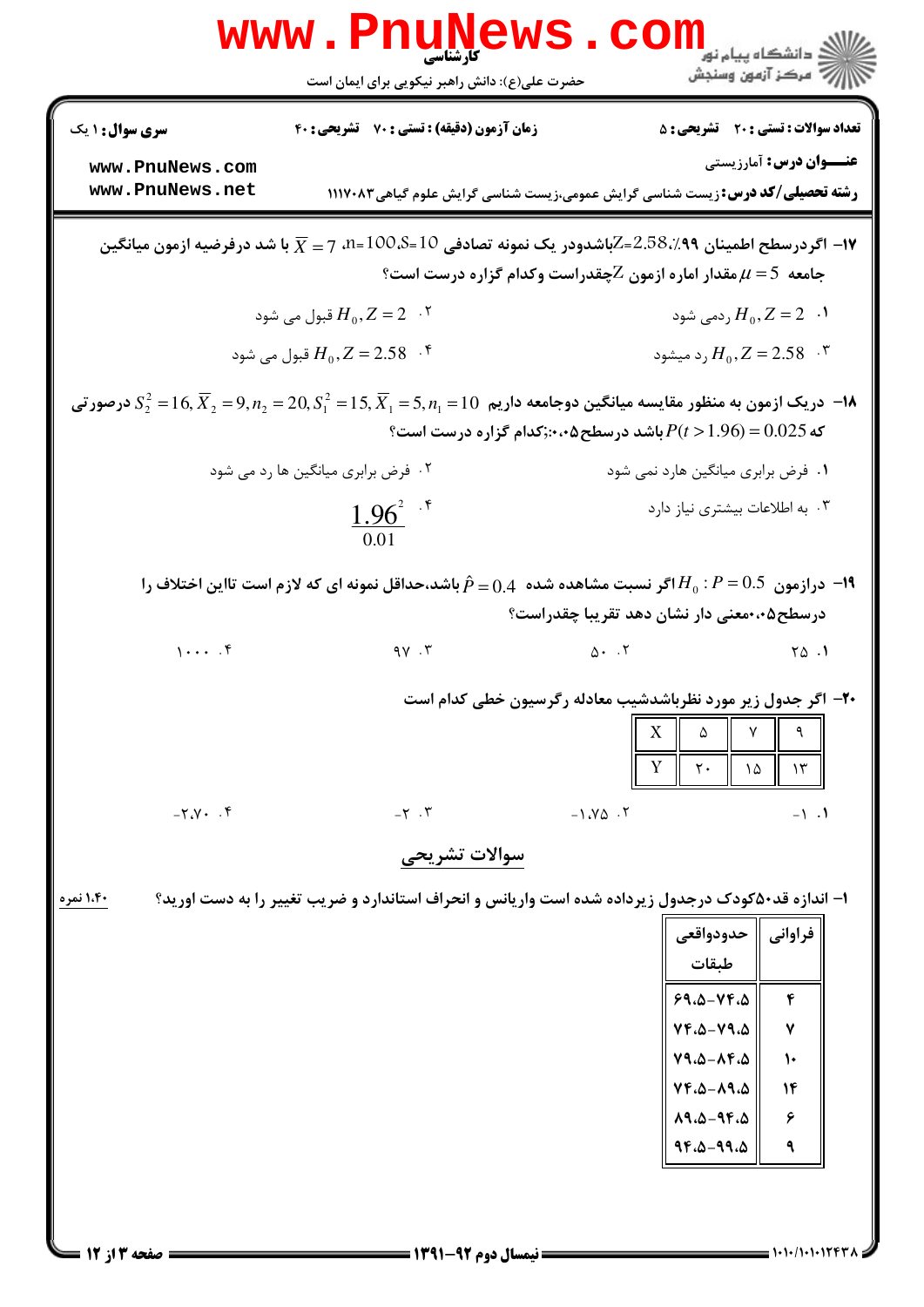|                                                                                                                                                              | WWW.PILUI<br>حضرت علی(ع): دانش راهبر نیکویی برای ایمان است                                                                                                                                                                                                                                                |                                              | <mark>د</mark> دانشگاه پيام نو <mark>ر</mark><br>ب <sup>ہ</sup> مرڪز آزمون وسنجش |  |
|--------------------------------------------------------------------------------------------------------------------------------------------------------------|-----------------------------------------------------------------------------------------------------------------------------------------------------------------------------------------------------------------------------------------------------------------------------------------------------------|----------------------------------------------|----------------------------------------------------------------------------------|--|
| <b>سری سوال : ۱ یک</b>                                                                                                                                       | زمان آزمون (دقیقه) : تستی : 70 ٪ تشریحی : 40                                                                                                                                                                                                                                                              |                                              | <b>تعداد سوالات : تستی : 20 ٪ تشریحی : 5</b>                                     |  |
| www.PnuNews.com<br>www.PnuNews.net                                                                                                                           | <b>رشته تحصیلی/کد درس:</b> زیست شناسی گرایش عمومی،زیست شناسی گرایش علوم گیاهی۱۱۱۷۰۸۳                                                                                                                                                                                                                      |                                              | <b>عنـــوان درس:</b> آمارزیستی                                                   |  |
| ۱،۴۰ نمره                                                                                                                                                    | ۲– ۵۲٪ازجمعیت شهری را زنان تشکیل می دهند،۴هزارم از زنان و۳هزارم از مردان مبتلا به اسم هستند.<br>الف: چه نسبتی از اهالی شهر مبتلا به اسم هستند؟<br>ب: اگرشخصی انتخاب شود و مبتلا به اسم باشد احتمال اینکه زن باشد چقدر است؟                                                                                |                                              |                                                                                  |  |
| ۱،۴۰ نمره                                                                                                                                                    | ۳– فرض کنید که کودکان مراجعه کننده به بخش اتفاقات یک بیمارستان دارای فشارخون با میانگین ۱۱۵میلی متر<br>جیوه وواریانس ۲۲۵باشند اگر بدانیم این جمعیت دارای توزیع نرمال است مطلوبست احتمال اینکه فردی که به                                                                                                  |                                              | طور تصادفی انتخاب می شود:                                                        |  |
|                                                                                                                                                              | ب: فشار خون بین ۱۰۰تا۱۲۵۵میلی متر جیوه داشته باشد<br>$P(0 < Z < 1) = 0.3413, P(0 < Z < 0.67) = 0.2486$                                                                                                                                                                                                    | الف: فشارخون کمتراز ۱۳۰میلی متر جیوه باشد    |                                                                                  |  |
| ۱،۴۰ نمره                                                                                                                                                    | ۴– مقدار چربی جذب شده ۲۳گوسفند شاخدار و۱۵گوسفند بی شاخ اندازه گیری شده میانگین انها به ترتیب<br>گرم است ازمایشهای گذشته نشان می دهد که واریانس مقدار چربی جذب شده انها به $\overline{X}_1$ 51.2, $\overline{X}_2 = 28$<br>ترتیب ۱۷و۱۴ است بافرض نرمال بودن انها برابری میانگین چربی ۲گروه را مقایسه کنید. |                                              |                                                                                  |  |
| ۱،۴۰ نمره<br>۵– درجدول زیر درجه حرارت به فارن هایت وتعدادضربان نبض ۵بیمار که به طور تصادفی انتخاب شده اند داده<br>شده است معادله خط رگرسیون را به دست اورید؟ |                                                                                                                                                                                                                                                                                                           |                                              |                                                                                  |  |
|                                                                                                                                                              |                                                                                                                                                                                                                                                                                                           | تعداد ضربان   درجه حرارت  <br>  به فارن هایت | نبض در<br>دقیقهY                                                                 |  |
|                                                                                                                                                              |                                                                                                                                                                                                                                                                                                           | X<br>$\mathbf{L}$<br>88                      | ٩٦<br>٩.                                                                         |  |
|                                                                                                                                                              |                                                                                                                                                                                                                                                                                                           | 88<br>٧۶                                     | 76<br>YY                                                                         |  |
|                                                                                                                                                              | فرمول های پیوست:                                                                                                                                                                                                                                                                                          | ٧۴                                           | ٧٠                                                                               |  |
| $\overline{X} = \frac{\sum x_i}{\sum x_i}$<br>$\boldsymbol{n}$<br>$md = L_{\triangle/\triangle} + \frac{\frac{n}{p} - cf_i - 1}{f_i}w$                       | $\overline{X} = \frac{\sum f_i x_i}{\sum f_i x_i}$                                                                                                                                                                                                                                                        |                                              |                                                                                  |  |

 $: 1.1.11.1111$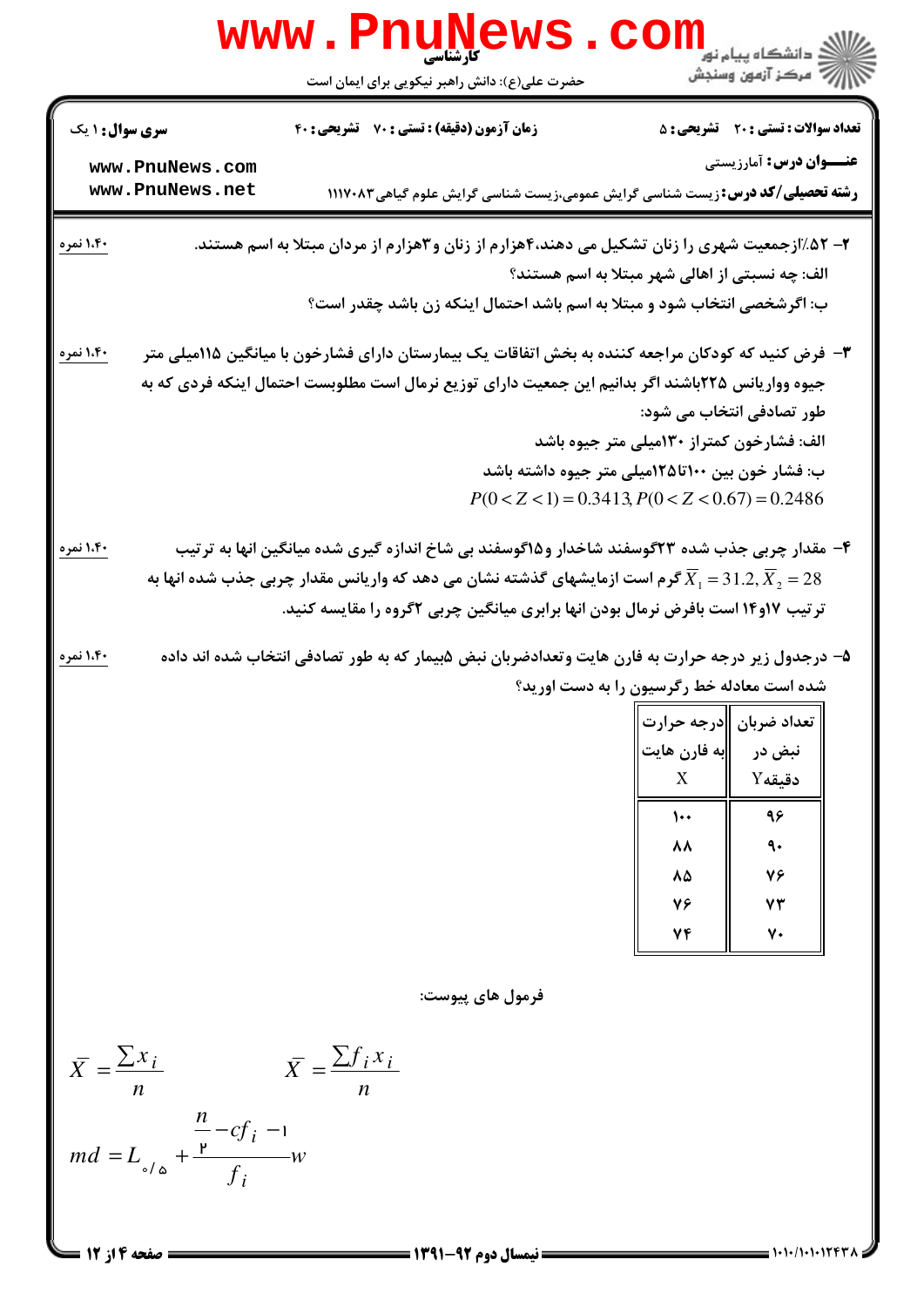

$$
P(-Z_{a_{f}P} < \frac{\overline{x} - \mu}{\sigma_{ln}} < Z_{a_{f}P}) = 1 - a
$$
  
\n
$$
P(\overline{X} - t_{\alpha/r} \frac{s}{\sqrt{n}} < \mu < \overline{X} + t_{a_{f}P} \frac{s}{\sqrt{n}}) = 1 - a
$$
  
\n
$$
P(-t_{a_{f}P} < \frac{(\overline{X}_{1} - \overline{X}_{P}) - (\mu_{1} - \mu_{P})}{\sqrt{n}} < t_{\alpha/r}) = 1 - a
$$

 $n_{\rm i}$  n

+

 $l_1$   $n_{\rm p}$ 

*sp*

$$
\hat{p} \sim N(p, \frac{pq}{n})
$$

$$
\hat{p} = \frac{x}{n}
$$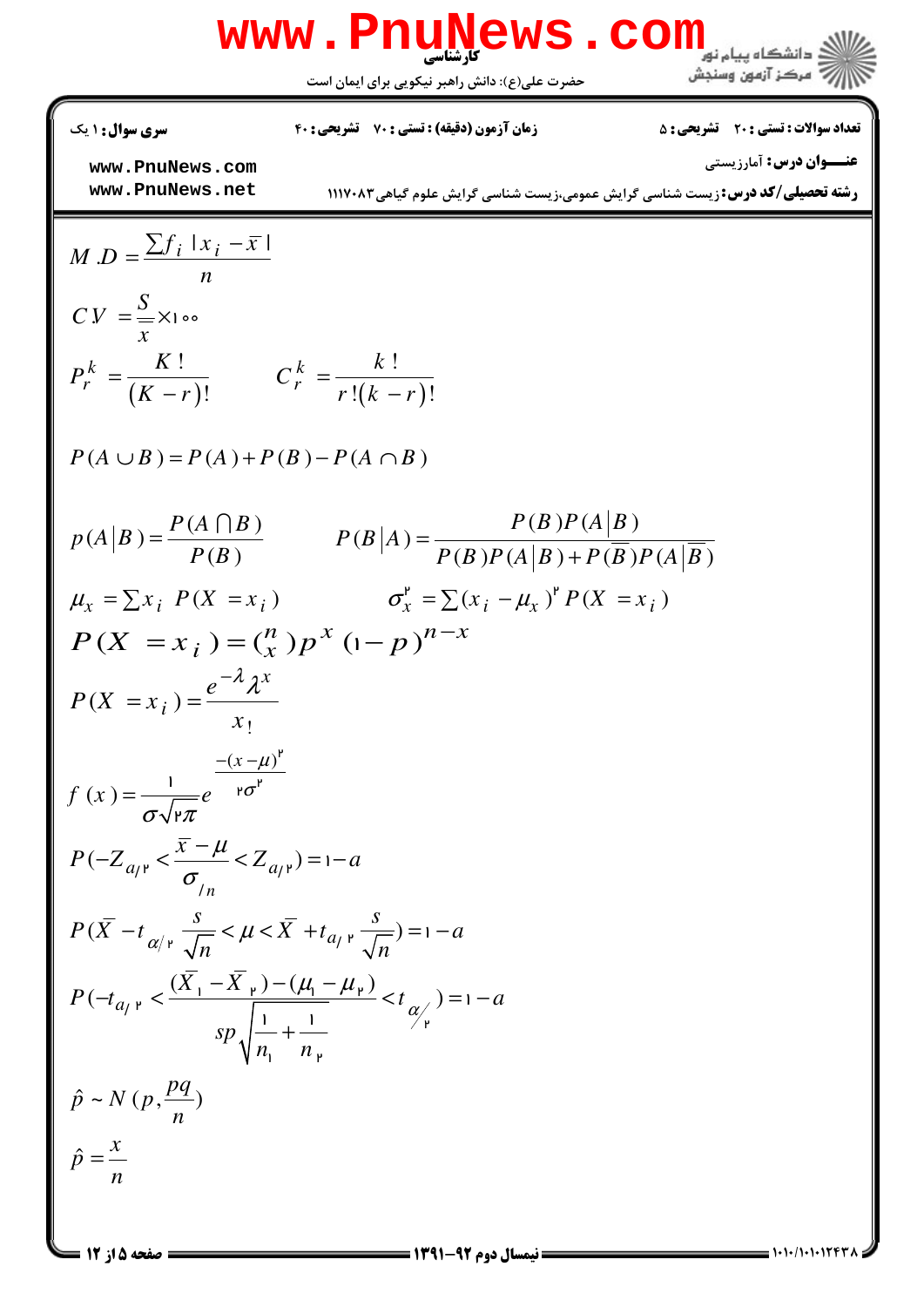

حضرت علي(ع): دانش راهبر نيكويي براي ايمان است

نعداد سوالات : تستي : 20 ٪ تشريحي : ۵ ٪ مسري سري مسري سري حي نوال (دقيقه) : تشريحي : 40 ٪ مسري سوال : 1 يک

**عنـــوان درس:** آمارزيستي

**[www.PnuNews.com](http://pnunews.com) [www.PnuNews.net](http://www.PnuNews.net)**

**رشته تحصیلی/کد درس:**زیست شناسی گرایش عمومی،زیست شناسی گرایش علوم گیاهی۱۱۱۷۰۸۳

$$
P(\hat{p} - Z_{a/r} \sqrt{\frac{\hat{n}\hat{q}}{n}} < P < P + Z_{a/r} \sqrt{\frac{\hat{n}\hat{q}}{n}} = 1 - \alpha
$$
\n
$$
Z = \frac{\overline{x} - \mu_{\circ}}{\sigma/\sqrt{n}}
$$
\n
$$
y = a + bx
$$
\n
$$
\hat{b} = \frac{n(\sum x_i y_i) - (\sum x_i)(\sum y_i)}{n(\sum x_i)^n - (\sum x_i)^n}
$$
\n
$$
\hat{a} = \overline{y} - b\overline{x}
$$
\n
$$
R = \frac{\sum (x_i - \overline{x}) - (y_i - \overline{y})}{\sqrt{\sum (x_i - \overline{x})^n} \sqrt{\sum (y_i - \overline{y})^n}}
$$
\n
$$
R = \frac{n \sum x_i y_i - \sum x_i y_i}{\sqrt{n \sum x_i^2 - (\sum x_i)^n} \sqrt{n \sum y_i^2 - (\sum y_i)^n}}
$$

$$
k = 1 + \mathbf{P}_{i} \mathbf{P} \log n
$$
  
\n
$$
\sum_{i=1}^{n} x_{i}
$$
  
\n
$$
\overline{X} = \frac{\sum_{i=1}^{n} x_{i}}{n}
$$
  
\n
$$
\overline{X}_{g} = \frac{\sum_{i=1}^{n} f_{i} m_{i}}{n}
$$

$$
H_p = (\mathbf{1} - w)x_{(r)} + wx_{(r+1)}
$$

$$
Md = L_M + \frac{\frac{n}{r} - Fc}{f_M} \times l_M
$$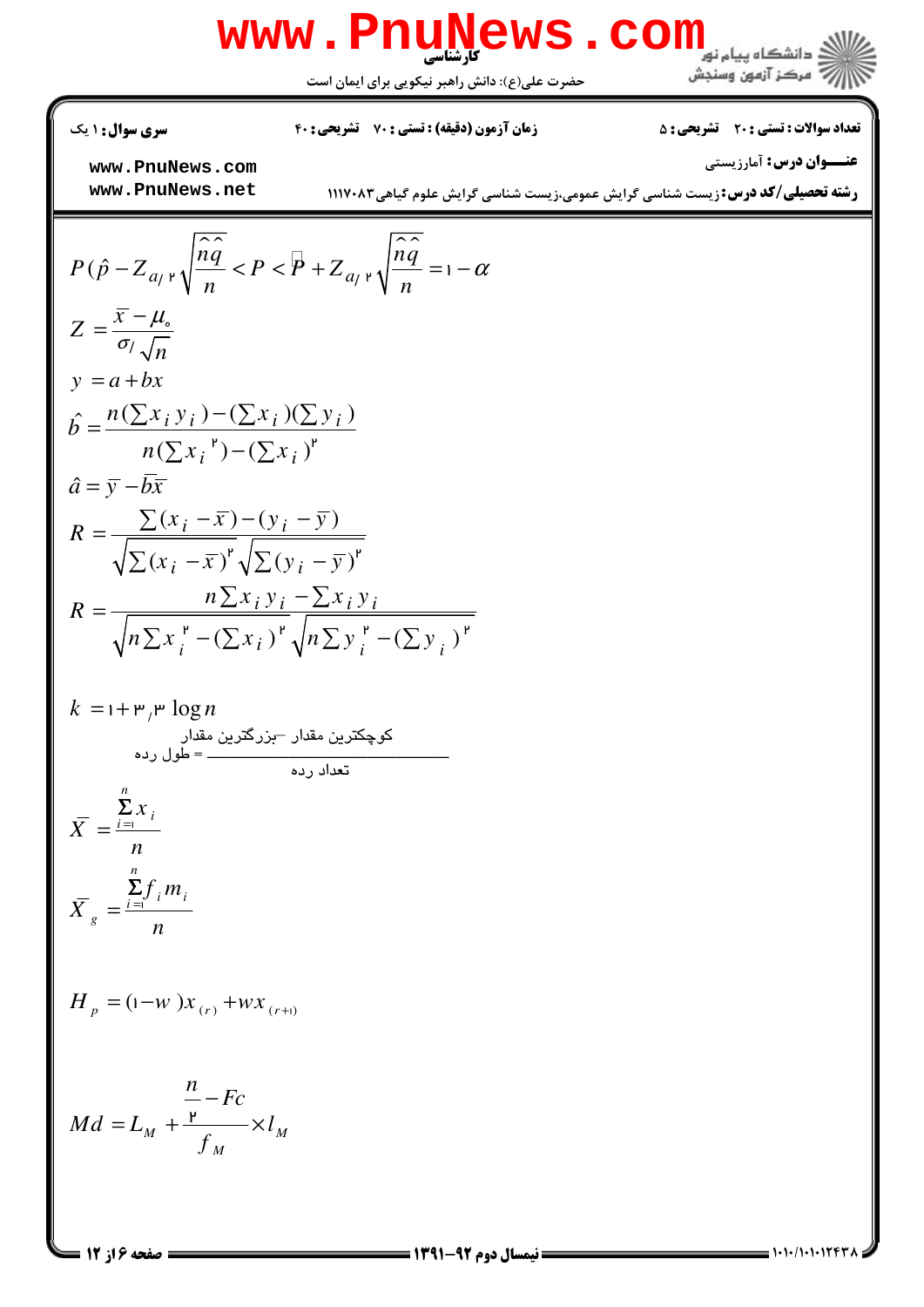

حضرت علي(ع): دانش راهبر نيكويي براي ايمان است

نعداد سوالات : تستي : 20 ٪ تشريحي : ۵ ٪ مسري سري مسري سري حي نوال (دقيقه) : تشريحي : 40 ٪ مسري سوال : 1 يک

**عنـــوان درس:** آمارزيستي

**[www.PnuNews.com](http://pnunews.com) [www.PnuNews.net](http://www.PnuNews.net)**

**رشته تحصیلی/کد درس:**زیست شناسی گرایش عمومی،زیست شناسی گرایش علوم گیاهی۱۱۱۷۰۸۳

$$
S^{\nu} = \frac{\sum_{i=1}^{n} x_i^{\nu} - [\frac{(\sum_{i=1}^{n} x_i)^{\nu}}{n}]}{n-1}
$$
  
\n
$$
S_g^{\nu} = \frac{\sum_{i=1}^{k} f_i m_i^{\nu} - [\frac{k}{i} f_i m_i^{\nu}}{n}]}{n-1}
$$
  
\n
$$
P(A/B) = \frac{P(AB)}{P(B)}
$$
  
\n
$$
P(S_i/A) = \frac{P(S_i)P(A/S_i)}{\sum_{i=1}^{k} P(S_i)P(A/S_i)}
$$
  
\n
$$
P_r^{\nu} = \frac{n!}{(n-r)!}
$$
  
\n
$$
C_r^{\nu} = \frac{n!}{r!(n-r)!}
$$
  
\n
$$
C_r^{\nu} = E(X) = \sum_{x} X P(X = x)
$$
  
\n
$$
\sigma_x^{\nu} = E(X^{\nu}) - (E(X))^{\nu}
$$
  
\n
$$
P_{(x)} = C_x^{\nu} P^x q^{\nu-x}
$$
  
\n
$$
E(X) = np
$$
  
\n
$$
\sigma_x^{\nu} = n p q
$$
  
\n
$$
P(x) = \frac{C_x^k C_{n-k}^{N-k}}{C_n^k}
$$
  
\n
$$
E(x) = n \cdot \frac{K}{N}
$$
  
\n
$$
\sigma^{\nu} = n \cdot \frac{K}{N} \cdot \frac{N - k}{N} \cdot \frac{N - N}{N - 1}
$$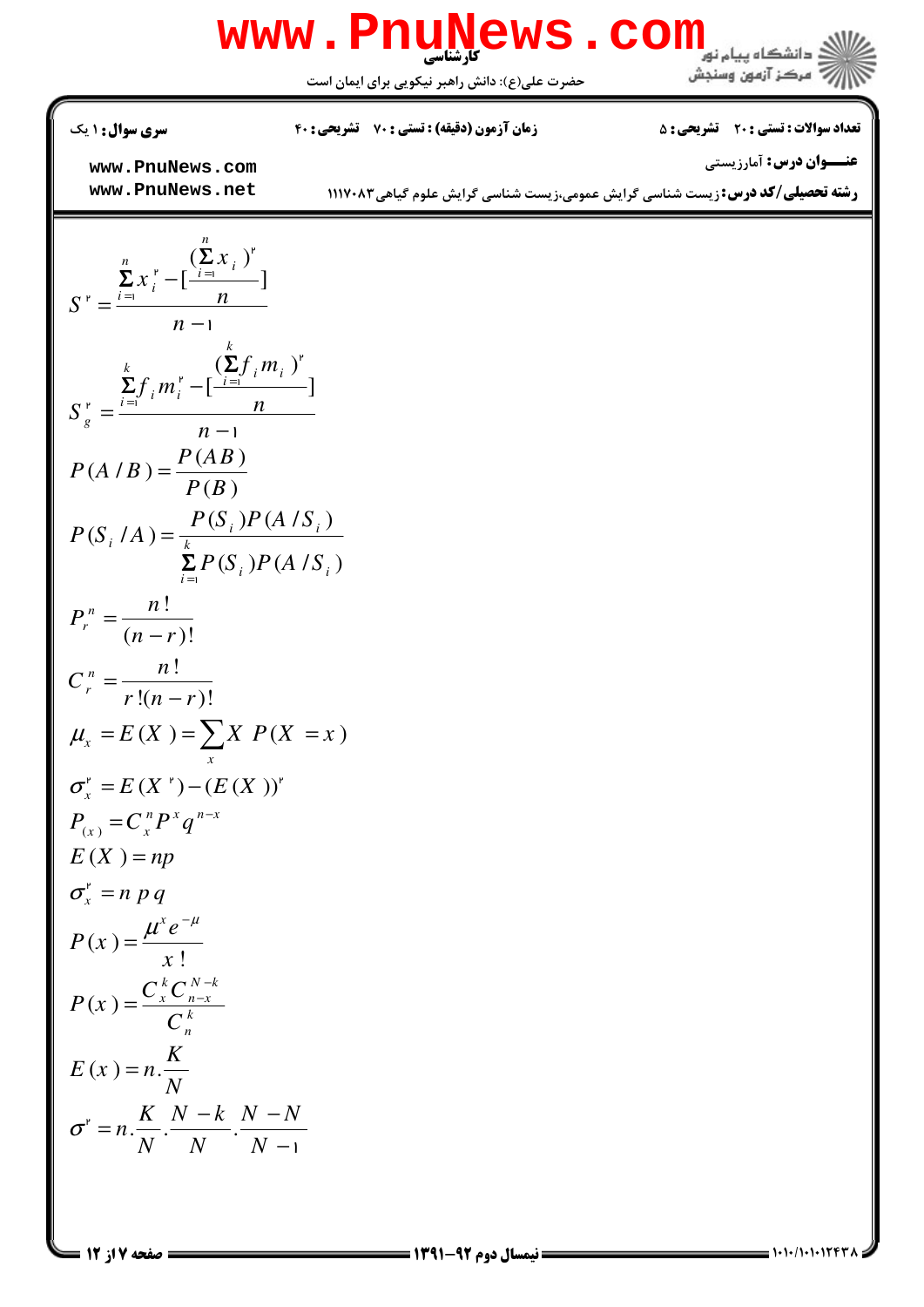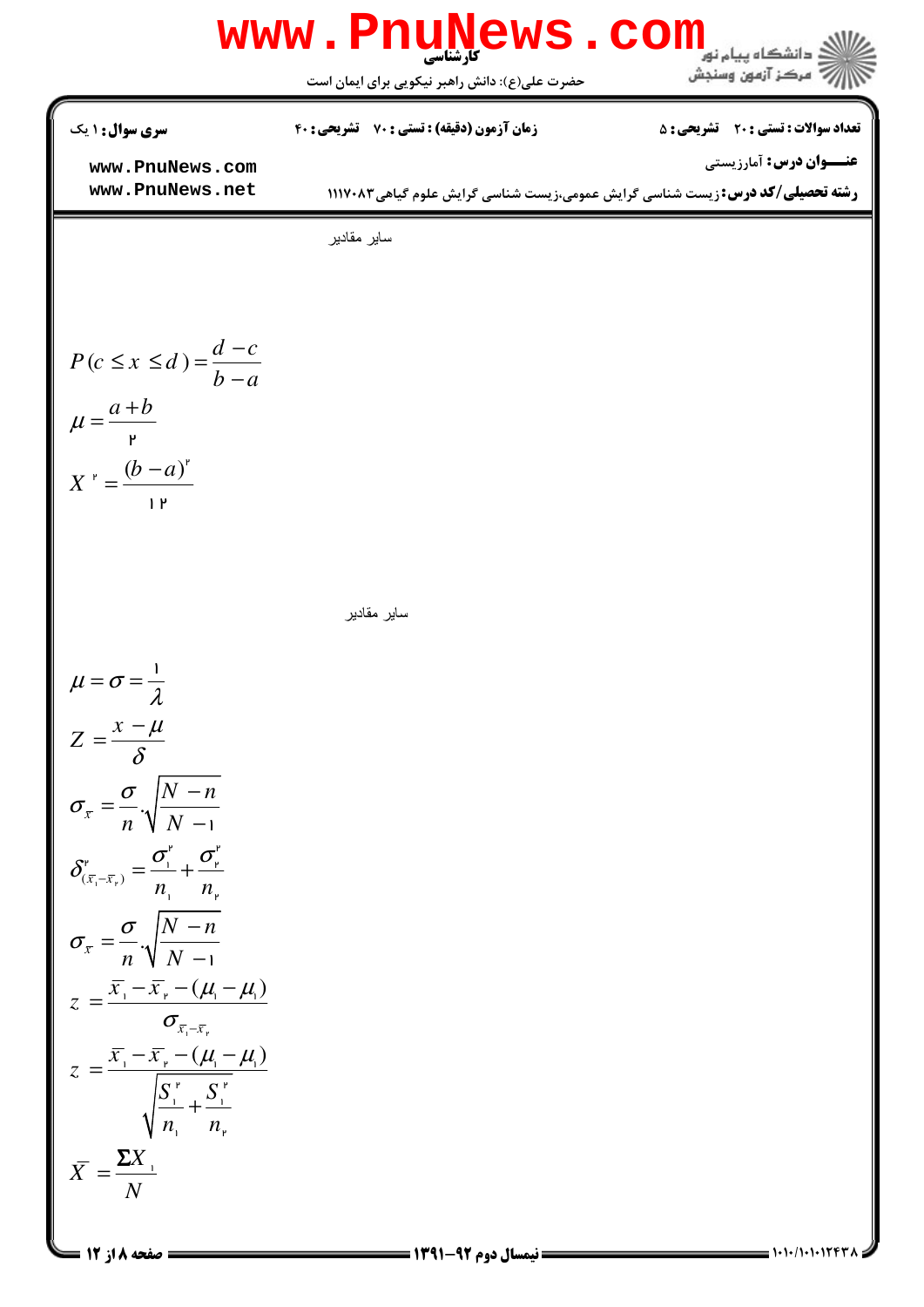

حضرت علي(ع): دانش راهبر نيكويي براي ايمان است

نعداد سوالات : تستي : 20 ٪ تشريحي : ۵ ٪ مسري سري مسري سري حي نوال (دقيقه) : تشريحي : 40 ٪ مسري سوال : 1 يک

**عنـــوان درس:** آمارزيستي

**[www.PnuNews.com](http://pnunews.com) [www.PnuNews.net](http://www.PnuNews.net)**

**رشته تحصیلی/کد درس:**زیست شناسی گرایش عمومی،زیست شناسی گرایش علوم گیاهی۱۱۱۷۰۸۳

$$
S_r^* = \frac{(n_1 - 1)S_r^* + (n_r - 1)S_r^*}{n_1 - n_r - r}
$$
  
\n
$$
\sigma^* = \frac{1}{N} \sum_{i=1}^N (X_i - \mu_i)^*
$$
  
\n
$$
S^* = \frac{\sum_{i=1}^n (X_i - \mu_i)^*}{n - 1}
$$
  
\n
$$
t = \frac{\overline{X_1} - \overline{X_r} - (\mu_i - \mu_r)}{S_r \sqrt{\frac{1}{n_1} + \frac{1}{n_r}}}
$$
  
\n
$$
E(S^*) = \frac{N_1}{N - 1} \sigma^*
$$
  
\n
$$
d f = n_1 + n_r - r
$$
  
\n
$$
t^* = \frac{\overline{X_1} - \overline{X_r} - (\mu_i - \mu_r)}{\sqrt{\frac{S_1^*}{n_1} + \frac{S_r^*}{n_r}}}
$$
  
\n
$$
d f^* = \frac{\frac{(S_1^* + S_r^*)^*}{(S_1^*)^*}}{\frac{(S_1^* + S_r^*)^*}{(S_r^*)^*}}
$$
  
\n
$$
d f^* = \frac{\frac{(S_1^* + S_r^*)^*}{(S_r^*)^*}}{\frac{(S_r^* + S_r^*)^*}{n_1 - 1} + \frac{n_r}{n_r}}
$$
  
\n
$$
z = \frac{P_1(1 - P_r) + P_r(1 - P_r)}{n_1 - 1}
$$
  
\n
$$
S_{p_1 - p_r} = \frac{\overline{P_1} - \overline{P_r} - (\overline{P_r} - \overline{P_r})}{\sigma_{\overline{r_r} - \overline{r_r}}}
$$
  
\n
$$
S_{p_1 - p_r} = \frac{\overline{P_r} - \overline{P_r} - \overline{P_r} - \overline{P_r}}{n_1 - n_r}
$$
  
\n
$$
z = \frac{\overline{P_r} - \overline{P_r} - \overline{P_r} - \overline{P_r}}{n_1 - n_r}
$$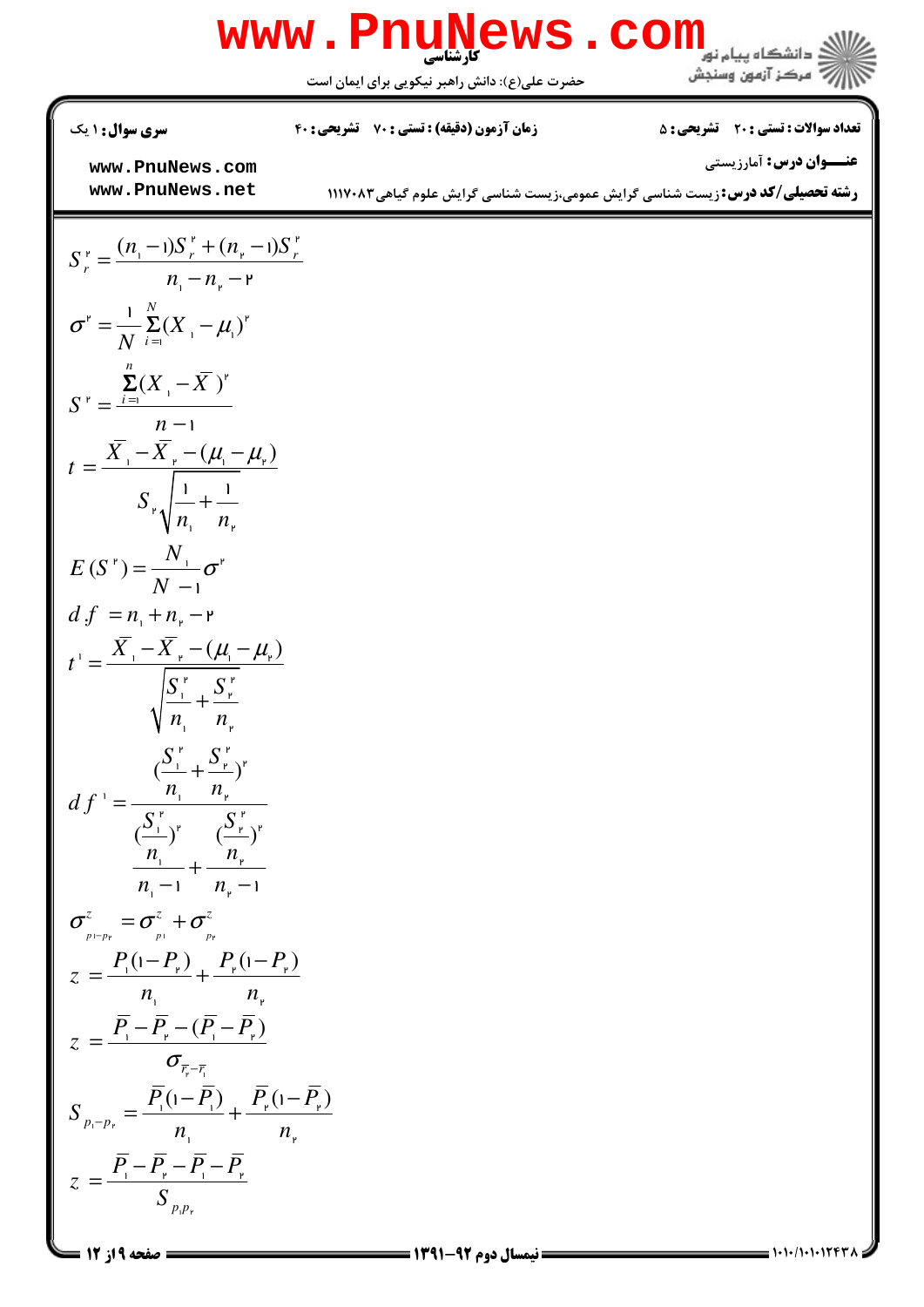

**[www.PnuNews.com](http://pnunews.com) [www.PnuNews.net](http://www.PnuNews.net)**

**رشته تحصیلی/کد درس:**زیست شناسی گرایش عمومی،زیست شناسی گرایش علوم گیاهی۱۱۱۷۰۸۳

**عنـــوان درس:** آمارزيستي

$$
\overline{P} = \frac{X_{+} + X_{+}}{n_{+} + n_{+}}
$$
\n
$$
z = \frac{\overline{P_{-}} - \overline{P_{+}}}{\sqrt{\overline{P_{-}} (1 - \overline{P})(\frac{1}{n_{+}} + \frac{1}{n_{+}})}}
$$
\n
$$
z = \frac{\overline{X} - \mu}{\sigma/\sqrt{n}}
$$
\n
$$
\sigma_{\overline{x}} = \frac{\sigma_{\overline{x}}}{\sqrt{n}}
$$
\n
$$
\sigma_{\overline{x}} = \frac{\sigma_{\overline{x}}}{\sqrt{n}} \sqrt{\frac{N - n}{N - 1}}
$$
\n
$$
v = (x_{+} + x_{+})v = (x_{+}) + v(x_{+}) + Cov = (x_{+}, x_{+})
$$
\n
$$
\overline{P} = \frac{X}{n}
$$
\n
$$
\sigma_{\mu}^{z} = \frac{N - n P(1 - p)}{N - 1} \quad n
$$
\n
$$
E(\overline{P}) = P = \mu_{i}
$$
\n
$$
z = \frac{\overline{P} - P}{\sqrt{\frac{\overline{P}(1 - P)}{n}}}
$$
\n
$$
(L, U) \overline{x} \pm t_{u/z} \frac{s}{\sqrt{n}}
$$
\n
$$
\sigma_{n-n}^{z} = \frac{\sigma_{i}^{x}}{n_{+}} + \frac{\sigma_{i}^{y}}{n_{+}}
$$
\n
$$
\overline{X}_{-1} = A(\overline{X}_{t-1} - T_{t-1}) + (1 - A) \frac{X_{-1}}{F_{t-1}}
$$
\n
$$
\overline{X}_{n+k} = (\overline{X}_{n} + hT_{n})F_{n-k-1}
$$
\n
$$
b = \frac{\sum x_{i} y_{i} - n\overline{x} \overline{y}}{\sum (x_{i} \overline{x})^{y}}
$$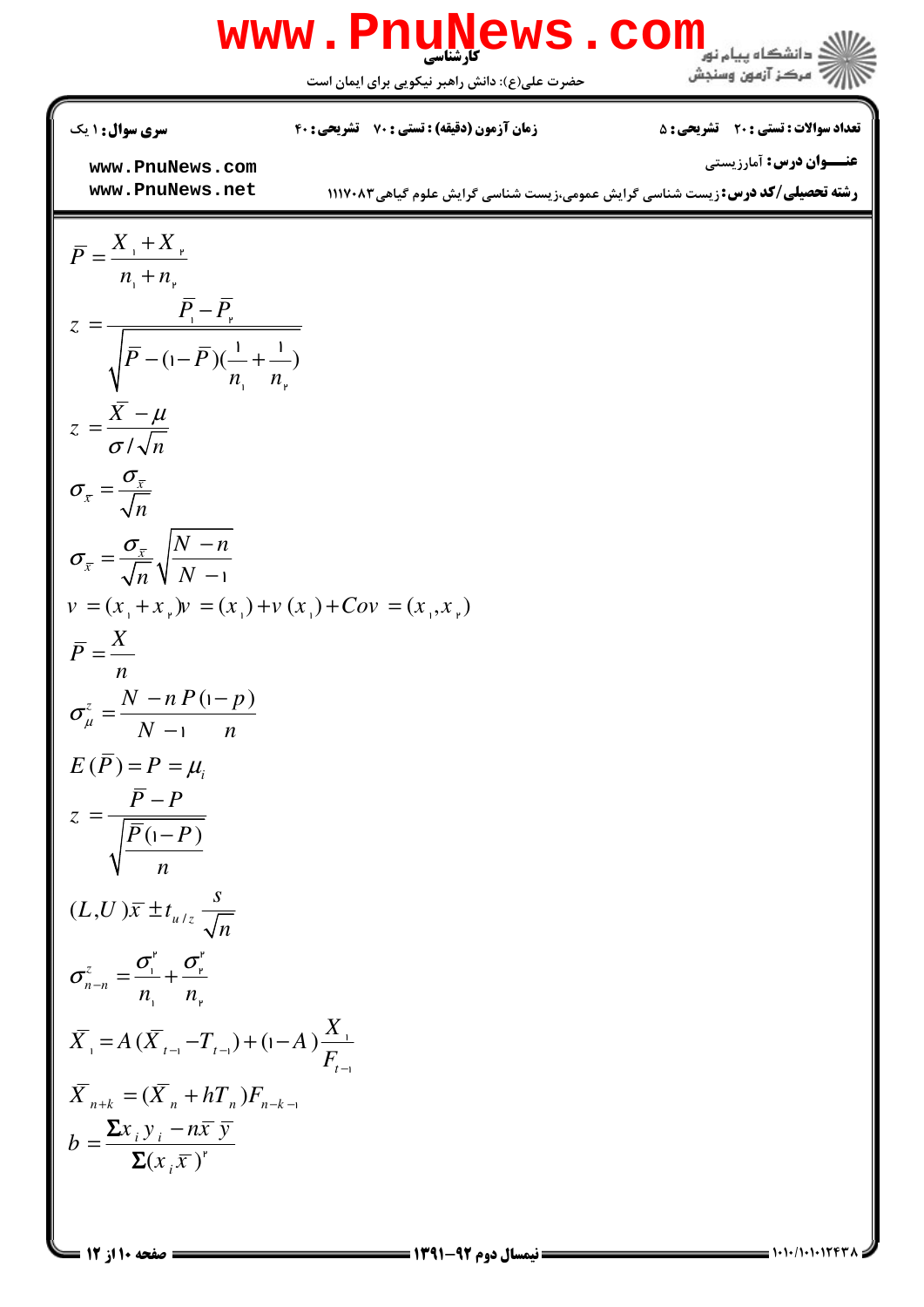